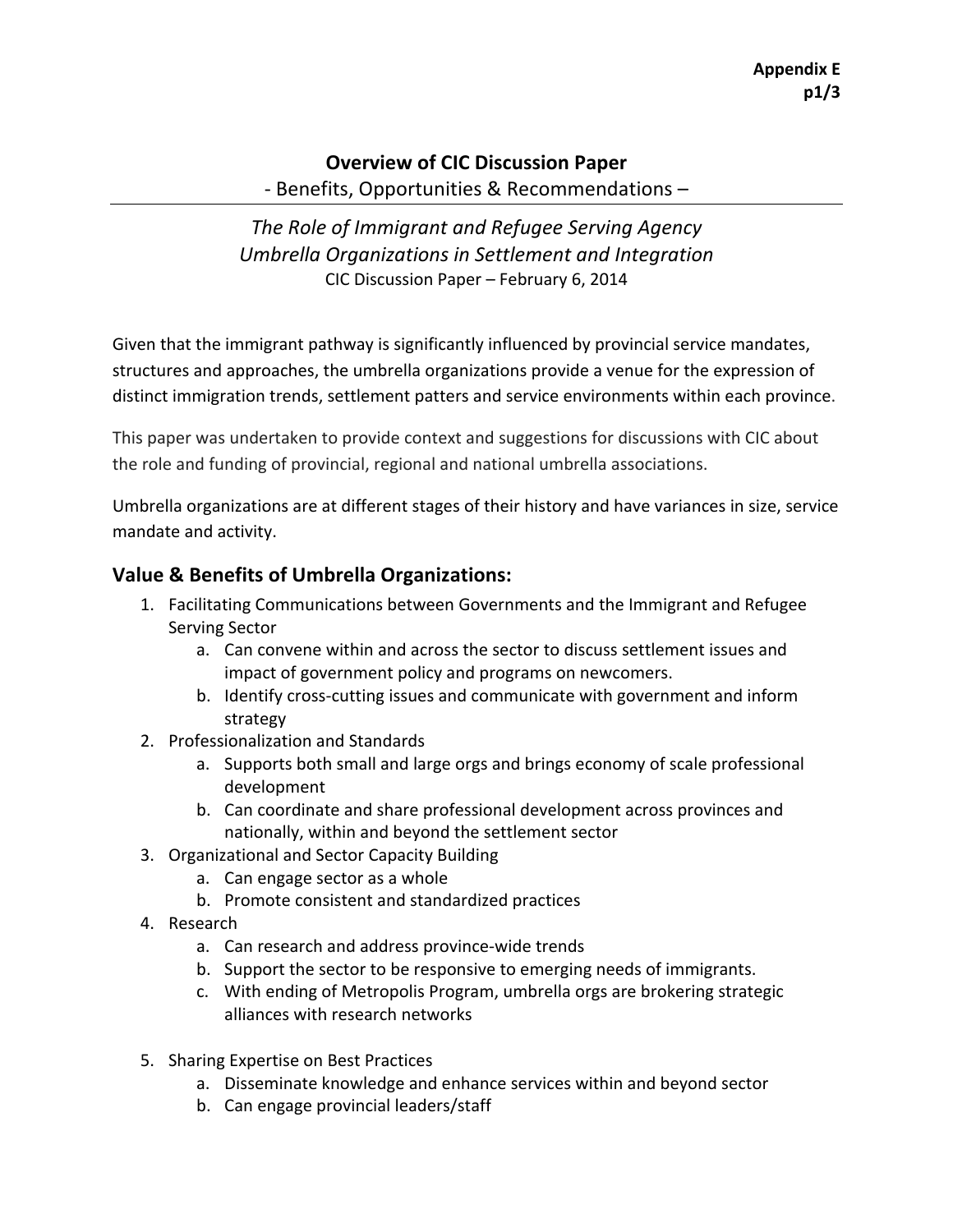- 6. Contributing to Canada's Competitive Advantage in Attracting Immigrants
	- a. provide a structure that supports the immigrant settlement and integration sector to effectively respond to changing immigrant demographics, needs and expectations.
	- b. So, contribute to Canada's competitive advantage in the global marketplace by creating an attractive environment
	- c. Another report (Labour Market Information for Employers...) noted the sector is critical in working with SME's
- 7. Fostering Welcoming Communities
	- a. Help different levels of government and other public services (school boards, police) attract and retain immigrants – respond to unique needs
	- b. E.g. LIP's and BC's Safe Harbour Program
- 8. Policy Development and Policy Advocacy
	- a. Umbrella orgs work effectively with all levels of government to influence the development of progressive public policy.
	- b. As conveners of the sector in each province, the umbrella organizations are uniquely positioned to gather and analyze the experience and insights of service providers in many different communities

## **Opportunities to Enhance Value & Benefit:**

- 1. Strategic Planning
	- a. multi-year strategic and operational plan for a national immigrant settlement and integration program
- 2. Accountability Framework
	- a. engage with different levels of government to develop performance indicators and measures
- 3. Standards
	- a. Promote national standards
- 4. Professional Development
	- a. Incorporate national core competencies on key sector positions and training mechanisms
- 5. Coordinating Communications and Stakeholder Engagement
	- a. Within an ever-changing and complex environment, umbrella organizations support service delivery continuity and the effective implementation of government priorities and programs at the CIC Regional, provincial and local (municipal) level.
	- b. Can strengthen role as consulting body and "go-to people"
- 6. Employer Relations
	- a. Work more closely with employers and employment service orgs
	- b. Create formal linkages with employer networks and industry associations